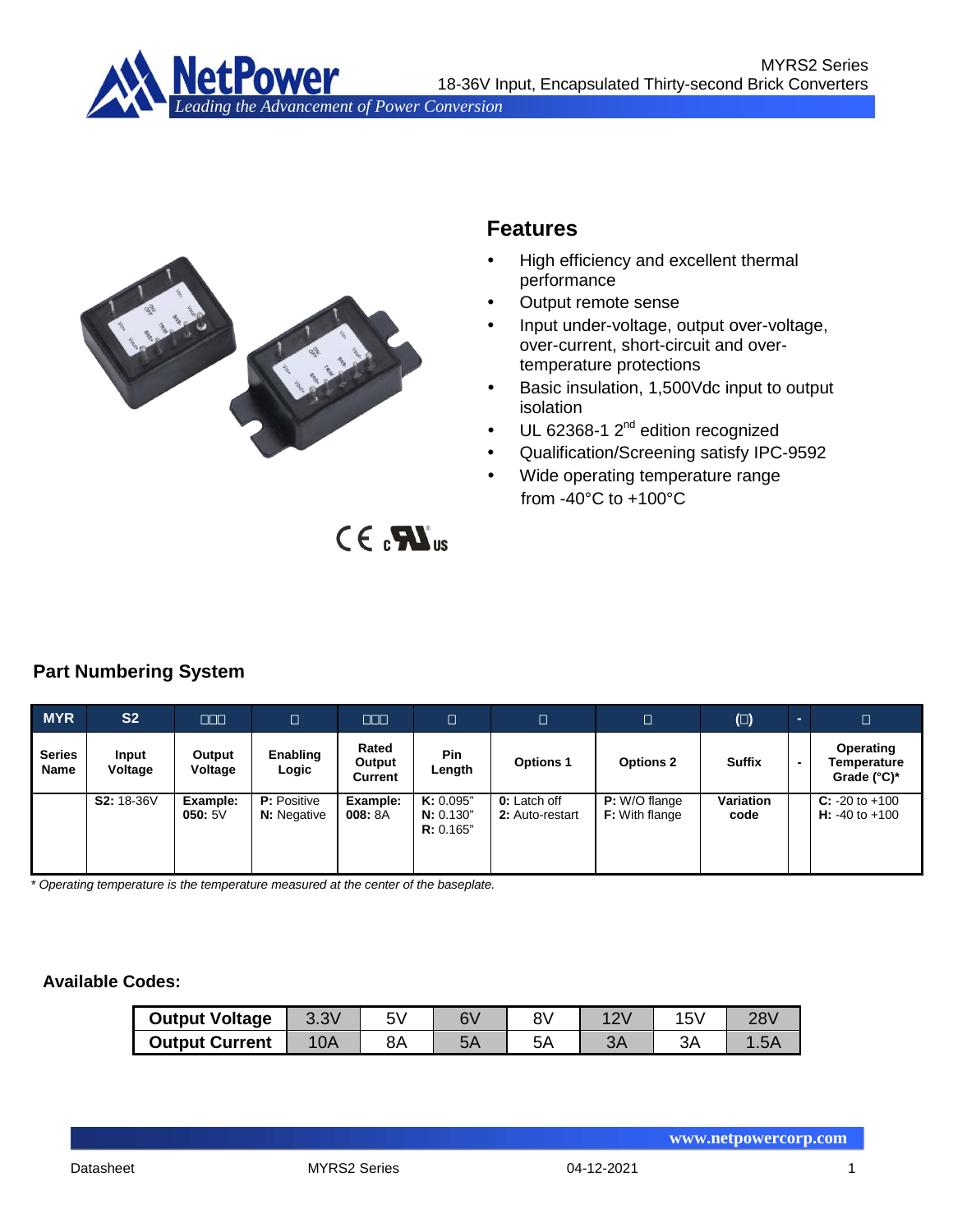

# **Absolute Maximum Rating**

Excessive stresses over these absolute maximum ratings can cause permanent damage to the converter. Operation should be limited to the conditions outlined under the Electrical Specification section.

| <b>Parameter</b>                          | <b>Min</b> | <b>Max</b> | <b>Unit</b> |
|-------------------------------------------|------------|------------|-------------|
| Input Voltage (continuous operating)      | $-0.5$     | 40         |             |
| Input Voltage (continuous, non-operating) |            | 50         |             |
| Input Voltage (<100ms, operating)         |            | 50         |             |
| Storage Temperature                       | -55        | 125        | °С          |

# **Electrical Specifications**

These specifications are valid over the converter's full range of input voltage, resistive load, and temperature unless noted otherwise.

#### **Input Specifications**

| <b>Parameter</b>                 | <b>Min</b> | <b>Typical</b> | <b>Max</b> | Unit |
|----------------------------------|------------|----------------|------------|------|
| Input Voltage                    | 18         | 24             | 36         |      |
| Input Turn-on Voltage Threshold  | 16.5       | 17.0           | 18.0       |      |
| Input Turn-off Voltage Threshold | 15.0       | 15.5           | 16.0       |      |

#### **Output Specifications**

| <b>Parameter</b>                                                                                                                                                                                  | <b>Min</b> | <b>Typical</b>    | <b>Max</b> | Unit   |
|---------------------------------------------------------------------------------------------------------------------------------------------------------------------------------------------------|------------|-------------------|------------|--------|
| Output Voltage Set Point Accuracy<br>(typical Vin, full load, $Ta = 25^{\circ}C$ )                                                                                                                | $-1.5$     |                   | $+1.5$     | $%$ Vo |
| Output Voltage Set Point Accuracy (over all conditions)                                                                                                                                           | $-3.0$     |                   | $+3.0$     | %Vo    |
| <b>Output Regulation:</b><br>Line Regulation (full range input voltage, 1/2 full load)<br>Load Regulation(full range load, typical Vin)<br>Temperature (Ta = -40 $^{\circ}$ C to 85 $^{\circ}$ C) |            | 0.2<br>0.2<br>0.1 | 0.5<br>0.5 | %Vo    |
| Output Trim Range in % of typical Vo                                                                                                                                                              | 80         |                   | 110        | %      |

#### **General Specifications**

| <b>Parameter</b>             | <b>Min</b> | <b>Typical</b> | <b>Max</b> | Unit |
|------------------------------|------------|----------------|------------|------|
| Remote Enable                |            |                |            |      |
| Logic Low:                   |            |                |            |      |
| $ION/OFF = 1.0mA$            |            |                | 1.2        |      |
| $VON/OFF = 0.0V$             |            |                | 1.0        | mA   |
| Logic High:                  |            |                |            |      |
| $ION/OFF = 0.0µA$            | 3.5        |                | 15         |      |
| Leakage Current              |            |                | 50         | μA   |
| <b>Isolation Capacitance</b> |            | 1,200          |            | рF   |
| <b>Insulation Resistance</b> | 10         |                |            | ΜΩ   |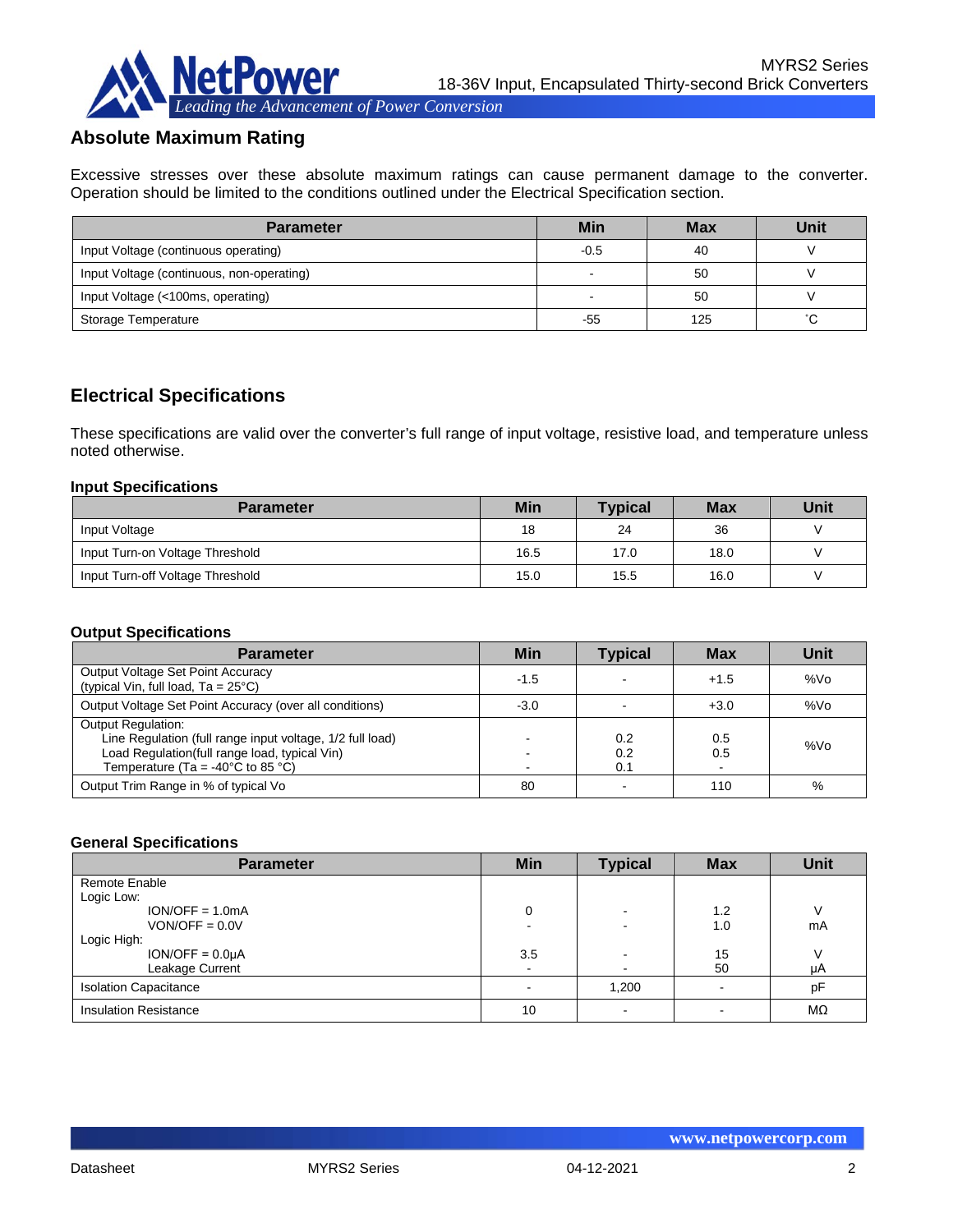

# **Module Specific Specifications**

# **3.3V/10A Module (MYRS2033x010xxx(x)-x)**

| <b>Parameter</b>                                                                                                                      | <b>Min</b> | <b>Typical</b> | <b>Max</b> | <b>Unit</b>      |
|---------------------------------------------------------------------------------------------------------------------------------------|------------|----------------|------------|------------------|
| <b>Input Current</b>                                                                                                                  |            |                | 5          | A                |
| Quiescent Input Current (typical Vin)                                                                                                 |            | 80             | 90         | mA               |
| <b>Standby Input Current</b>                                                                                                          |            | 8              | 15         | mA               |
| Efficiency (typical Vin, full load, Ta = 25°C)                                                                                        |            | 86.0           |            | %                |
| Output Voltage Set Point                                                                                                              |            | 3.3            |            | V                |
| <b>Output Power</b>                                                                                                                   | $\Omega$   |                | 33         | W                |
| Output Over Current Protection Set Point                                                                                              | 12         | 13             | 15         | A                |
| Output Over Voltage Protection Set Point                                                                                              | 4.0        | 4.5            | 5.2        | v                |
| <b>Output Ripple Frequency</b>                                                                                                        | 270        | 310            | 350        | kHz              |
| Output Ripple and Noise Voltage (tested with 8x47uF ceramic caps)<br><b>RMS</b><br>Peak-to-peak (5Hz to 20MHz bandwidth, typical Vin) |            |                | 15<br>40   | mVrms<br>$mVp-p$ |
| <b>External Load Capacitance</b>                                                                                                      |            |                | 2,700      | μF               |

#### **5V/8A Module (MYRS2050x008xxx(x)-x)**

| <b>Parameter</b>                                                                                                                      | <b>Min</b> | <b>Typical</b> | <b>Max</b> | <b>Unit</b>      |
|---------------------------------------------------------------------------------------------------------------------------------------|------------|----------------|------------|------------------|
| <b>Input Current</b>                                                                                                                  |            |                | 6          | A                |
| Quiescent Input Current (typical Vin)                                                                                                 |            | 80             | 90         | mA               |
| <b>Standby Input Current</b>                                                                                                          |            | 10             | 20         | mA               |
| Efficiency (typical Vin, full load, $Ta = 25^{\circ}C$ )                                                                              |            | 88.0           |            | %                |
| Output Voltage Set Point                                                                                                              |            | 5.0            |            | V                |
| <b>Output Power</b>                                                                                                                   | 0          |                | 40         | W                |
| <b>Output Over Current Protection Set Point</b>                                                                                       | 8.8        | 9.8            | 12         | A                |
| Output Over Voltage Protection Set Point                                                                                              | 6.0        | 6.9            | 7.8        | V                |
| <b>Output Ripple Frequency</b>                                                                                                        | 270        | 310            | 350        | kHz              |
| Output Ripple and Noise Voltage (tested with 8x47µF ceramic caps)<br><b>RMS</b><br>Peak-to-peak (5Hz to 20MHz bandwidth, typical Vin) |            |                | 30<br>100  | mVrms<br>$mVp-p$ |
| <b>External Load Capacitance</b>                                                                                                      |            |                | 5,000      | μF               |

#### **6V/5A Module (MYRS2060x005xxx(x)-x)**

| <b>Parameter</b>                                                                                                                      | <b>Min</b> | <b>Typical</b> | <b>Max</b> | <b>Unit</b>    |
|---------------------------------------------------------------------------------------------------------------------------------------|------------|----------------|------------|----------------|
| <b>Input Current</b>                                                                                                                  |            |                | 4          | A              |
| Quiescent Input Current (typical Vin)                                                                                                 |            | 80             | 120        | mA             |
| <b>Standby Input Current</b>                                                                                                          |            | 5              | 10         | mA             |
| Efficiency (typical Vin, full load, $Ta = 25^{\circ}C$ )                                                                              |            | 87.0           |            | $\%$           |
| Output Voltage Set Point                                                                                                              |            | 6.0            |            | v              |
| <b>Output Power</b>                                                                                                                   | 0          |                | 30         | W              |
| Output Over Current Protection Set Point                                                                                              | 5.25       | 7.00           | 7.50       | A              |
| Output Over Voltage Protection Set Point                                                                                              | 6.9        | 8.0            | 9.6        | v              |
| <b>Output Ripple Frequency</b>                                                                                                        | 270        | 310            | 350        | <b>kHz</b>     |
| Output Ripple and Noise Voltage (tested with 4x47µF ceramic caps)<br><b>RMS</b><br>Peak-to-peak (5Hz to 20MHz bandwidth, typical Vin) |            |                | 30<br>90   | mVrms<br>mVp-p |
| <b>External Load Capacitance</b>                                                                                                      |            |                | 4,700      | μF             |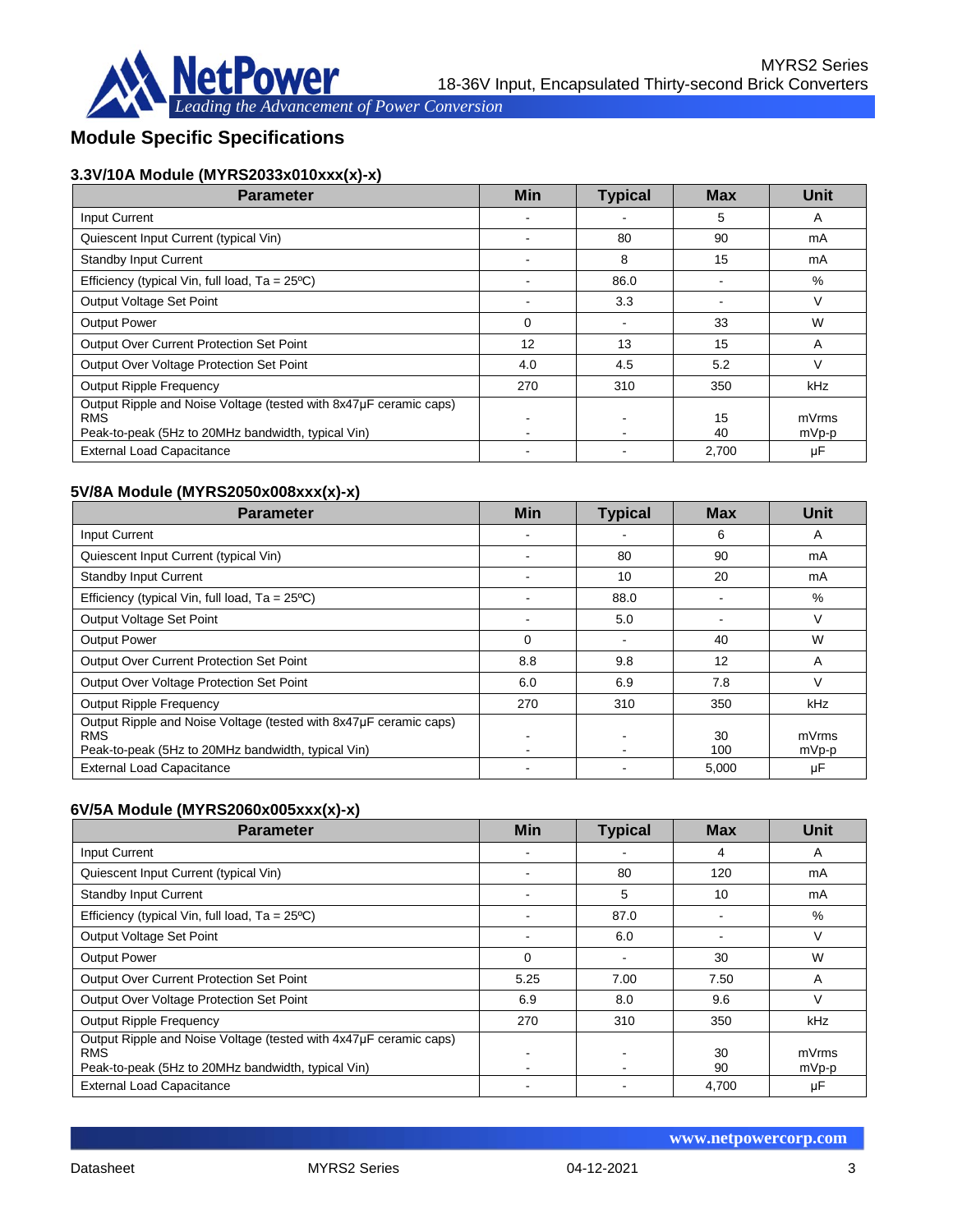

#### **8V/5A Module (MYRS2080x005xxx(x)-x)**

| <b>Parameter</b>                                                                                    | <b>Min</b> | <b>Typical</b>           | <b>Max</b> | Unit             |
|-----------------------------------------------------------------------------------------------------|------------|--------------------------|------------|------------------|
| Input Current                                                                                       |            |                          | 5          | A                |
| Quiescent Input Current (typical Vin)                                                               |            | 85                       | 95         | mA               |
| Standby Input Current                                                                               |            | 5                        | 10         | mA               |
| Efficiency (typical Vin, full load, $Ta = 25^{\circ}C$ )                                            |            | 88.0                     |            | %                |
| Output Voltage Set Point                                                                            |            | 8.0                      |            | $\vee$           |
| <b>Output Power</b>                                                                                 | 0          | $\overline{\phantom{a}}$ | 40         | W                |
| Output Over Current Protection Set Point                                                            | 6.0        | 7.0                      | 7.5        | A                |
| Output Over Voltage Protection Set Point                                                            | 10         | 11                       | 12         | V                |
| <b>Output Ripple Frequency</b>                                                                      | 270        | 310                      | 350        | kHz              |
| Output Ripple and Noise Voltage<br><b>RMS</b><br>Peak-to-peak (5Hz to 20MHz bandwidth, typical Vin) |            |                          | 60<br>150  | mVrms<br>$mVp-p$ |
| <b>External Load Capacitance</b>                                                                    |            |                          | 4,700      | μF               |

#### **12V/3A Module (MYRS2120x003xxx(x)-x)**

| <b>Parameter</b>                                                                                                                      | <b>Min</b> | <b>Typical</b> | <b>Max</b> | <b>Unit</b>      |
|---------------------------------------------------------------------------------------------------------------------------------------|------------|----------------|------------|------------------|
| Input Current                                                                                                                         |            |                | 6          | A                |
| Quiescent Input Current (typical Vin)                                                                                                 |            | 80             | 90         | mA               |
| <b>Standby Input Current</b>                                                                                                          |            | 15             | 20         | mA               |
| Efficiency (typical Vin, full load, $Ta = 25^{\circ}C$ )                                                                              |            | 87.0           |            | %                |
| Output Voltage Set Point                                                                                                              |            | 12.0           |            | V                |
| <b>Output Power</b>                                                                                                                   | $\Omega$   |                | 36         | W                |
| <b>Output Over Current Protection Set Point</b>                                                                                       | 3.2        | 4.5            | 5.1        | A                |
| Output Over Voltage Protection Set Point                                                                                              | 13.8       | 15.0           | 18.0       | V                |
| <b>Output Ripple Frequency</b>                                                                                                        | 270        | 310            | 350        | <b>kHz</b>       |
| Output Ripple and Noise Voltage (tested with 4x47µF ceramic caps)<br><b>RMS</b><br>Peak-to-peak (5Hz to 20MHz bandwidth, typical Vin) |            |                | 30<br>100  | mVrms<br>$mVp-p$ |
| <b>External Load Capacitance</b>                                                                                                      |            |                | 2,200      | μF               |

#### **15V/3A Module (MYRS2150x003xxx(x)-x)**

| <b>Parameter</b>                                                                                                                      | <b>Min</b> | <b>Typical</b> | <b>Max</b> | Unit           |
|---------------------------------------------------------------------------------------------------------------------------------------|------------|----------------|------------|----------------|
| <b>Input Current</b>                                                                                                                  |            |                | 6          | A              |
| Quiescent Input Current (typical Vin)                                                                                                 |            | 100            | 120        | mA             |
| <b>Standby Input Current</b>                                                                                                          |            | 5              | 10         | mA             |
| Efficiency (typical Vin, full load, $Ta = 25^{\circ}C$ )                                                                              |            | 87.0           |            | %              |
| Output Voltage Set Point                                                                                                              |            | 15.0           |            | V              |
| <b>Output Power</b>                                                                                                                   | $\Omega$   |                | 45         | W              |
| <b>Output Over Current Protection Set Point</b>                                                                                       | 3.3        | 4.0            | 4.5        | A              |
| Output Over Voltage Protection Set Point                                                                                              | 16.5       | 20.0           | 22.5       | V              |
| <b>Output Ripple Frequency</b>                                                                                                        | 270        | 310            | 350        | kHz            |
| Output Ripple and Noise Voltage (tested with 4x47µF ceramic caps)<br><b>RMS</b><br>Peak-to-peak (5Hz to 20MHz bandwidth, typical Vin) |            |                | 45<br>150  | mVrms<br>mVp-p |
| <b>External Load Capacitance</b>                                                                                                      |            |                | 2,200      | μF             |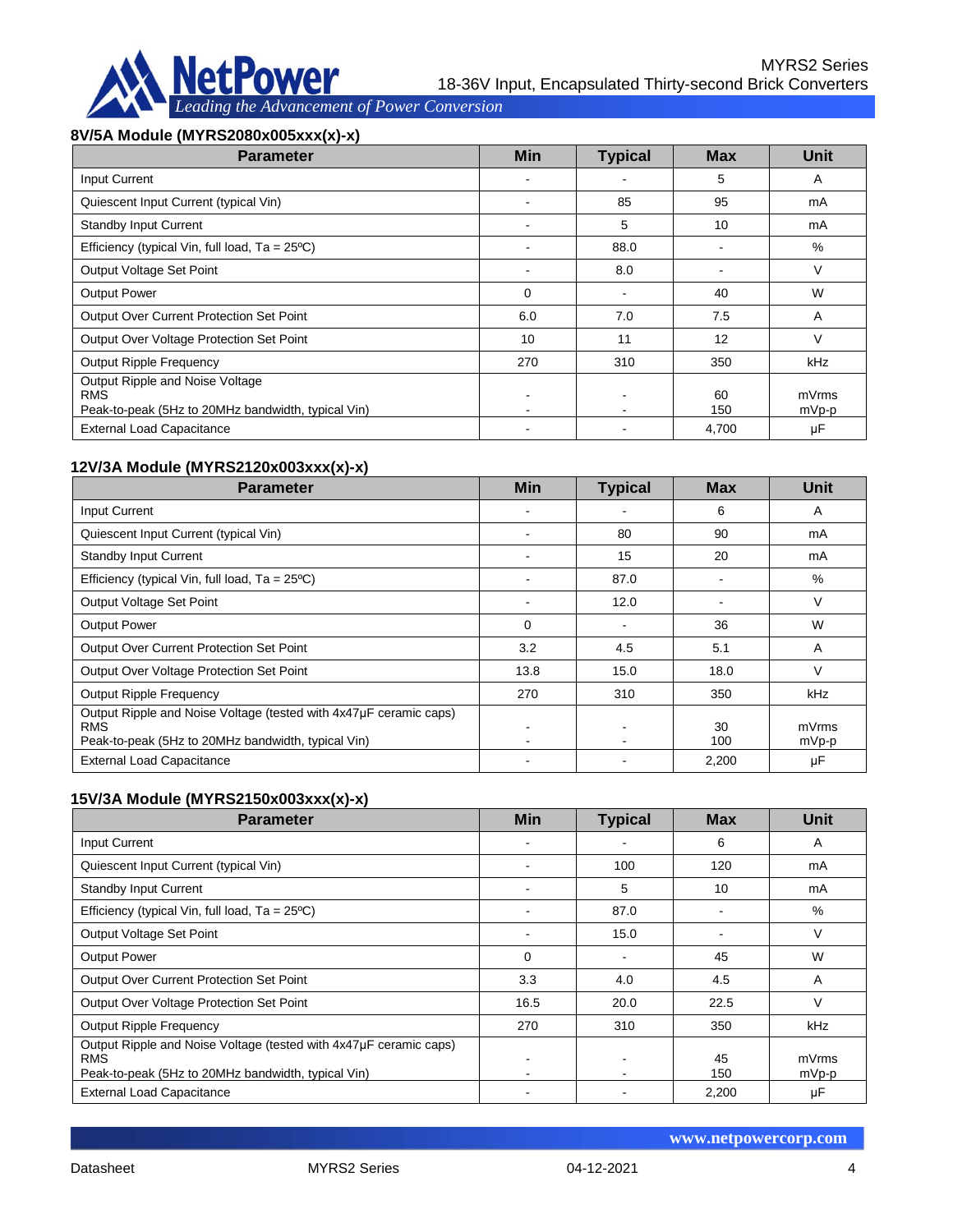

#### **28V/1.5A Module (MYRS2280x1A5xxx(x)-x)**

| <b>Parameter</b>                                                                                    | <b>Min</b>  | <b>Typical</b> | <b>Max</b> | Unit             |
|-----------------------------------------------------------------------------------------------------|-------------|----------------|------------|------------------|
| Input Current                                                                                       |             |                | 4          | A                |
| Quiescent Input Current (typical Vin)                                                               | 40          |                | 50         | mA               |
| <b>Standby Input Current</b>                                                                        |             | 6              | 15         | mA               |
| Efficiency (typical Vin, full load, $Ta = 25^{\circ}C$ )                                            |             | 87.0           |            | %                |
| Output Voltage Set Point                                                                            |             | 28.0           |            | V                |
| <b>Output Power</b>                                                                                 | $\mathbf 0$ |                | 42         | W                |
| Output Over Current Protection Set Point                                                            | 1.9         | 2.2            | 2.5        | A                |
| Output Over Voltage Protection Set Point                                                            | 32          | 35             | 38         | v                |
| <b>Output Ripple Frequency</b>                                                                      | 260         | 300            | 340        | <b>kHz</b>       |
| Output Ripple and Noise Voltage<br><b>RMS</b><br>Peak-to-peak (5Hz to 20MHz bandwidth, typical Vin) |             |                | 50<br>200  | mVrms<br>$mVp-p$ |
| <b>External Load Capacitance</b>                                                                    |             |                | 470        | μF               |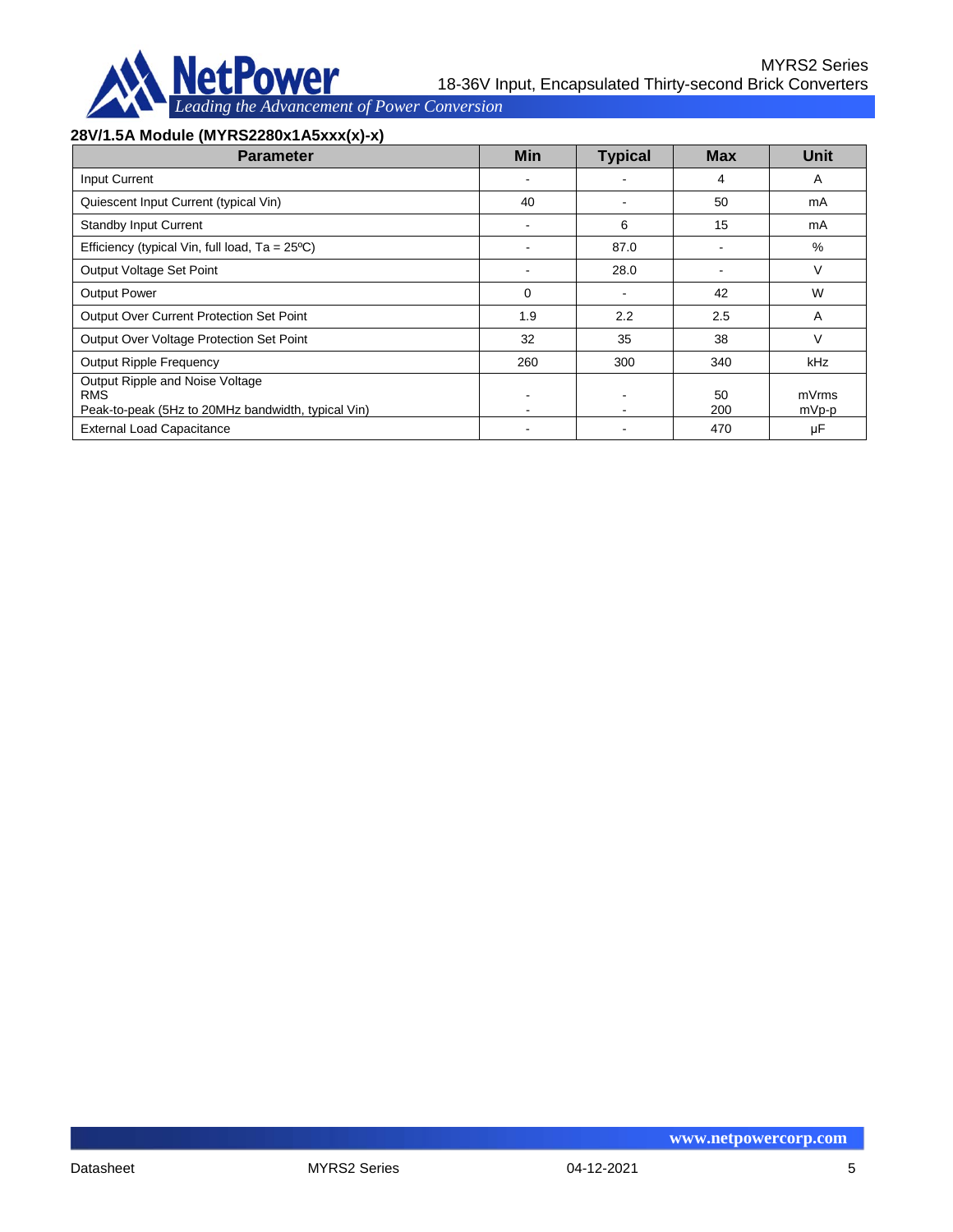

# **Feature Descriptions**

#### **Remote ON/OFF**

The converter can be turned on and off by changing the voltage between the ON/OFF pin and Vin(-). The MYRS2 Series of converters is available with factory selectable positive logic and negative logic.

For the negative control logic, the converter is ON when the ON/OFF pin is at a logic low level and OFF when the ON/OFF pin is at a logic high level. For the positive control logic, the converter is ON when the ON/OFF pin is at a logic high level and OFF when the ON/OFF pin is at a logic low level.

With the internal pull-up circuitry, a simple external switch between the ON/OFF pin and Vin(-) can control the converter. A few example circuits for controlling the ON/OFF pin are shown in Figures 1, 2 and 3.

The logic low level is from 0V to 1.2V and the maximum sink current during logic low is 1mA. The external switch must be capable of maintaining a logic-low level while sinking up to this current. The logic high level is from 3.5V to 15V. The converter has an internal pull-up circuit that ensures the ON/OFF pin at a high logic level when the leakage current at ON/OFF pin is no greater than 50μA.



**Figure 1.** Opto Coupler Enable Circuit



**Figure 2.** Open Collector Enable Circuit



**Figure 3.** Direct Logic Drive

#### **Remote SENSE**

The remote SENSE pins are used to sense the voltage at the load point to accurately regulate the load voltage and eliminate the impact of the voltage drop in the power distribution path.

SENSE (+) and SENSE (-) pins should be connected between the points where voltage regulation is desired. The voltage between the SENSE pins and the output pins must not exceed the smaller of 0.5V or 10% of typical output voltage.

[Vout (+) - Vout (-)] - [SENSE (+) - SENSE (-)] <MIN {0.5V, 10%Vo}

When remote sense is not used, the SENSE pins should be connected to their corresponding output pins. If the SENSE pins are left floating, the converter will deliver an output voltage slightly higher than its specified typical output voltage.

#### **Output Voltage Adjustment (Trim)**

The trim pin allows the user to adjust the output voltage set point. To increase the output voltage, an external resistor is connected between the TRIM pin and SENSE(+). To decrease the output voltage, an external resistor is connected between the TRIM pin and SENSE(-). The output voltage trim range is 80% to 110% of the specified typical output voltage.

The circuit configuration for trim down operation is shown in Figure 4. To decrease the output voltage, the value of the external resistor should be

$$
Rdown = \left(\frac{511}{\Delta} - 10.22\right)(k\Omega)
$$

**Where** 

$$
\Delta = (\frac{|Vnom - Vadj|}{Vnom}) \times 100
$$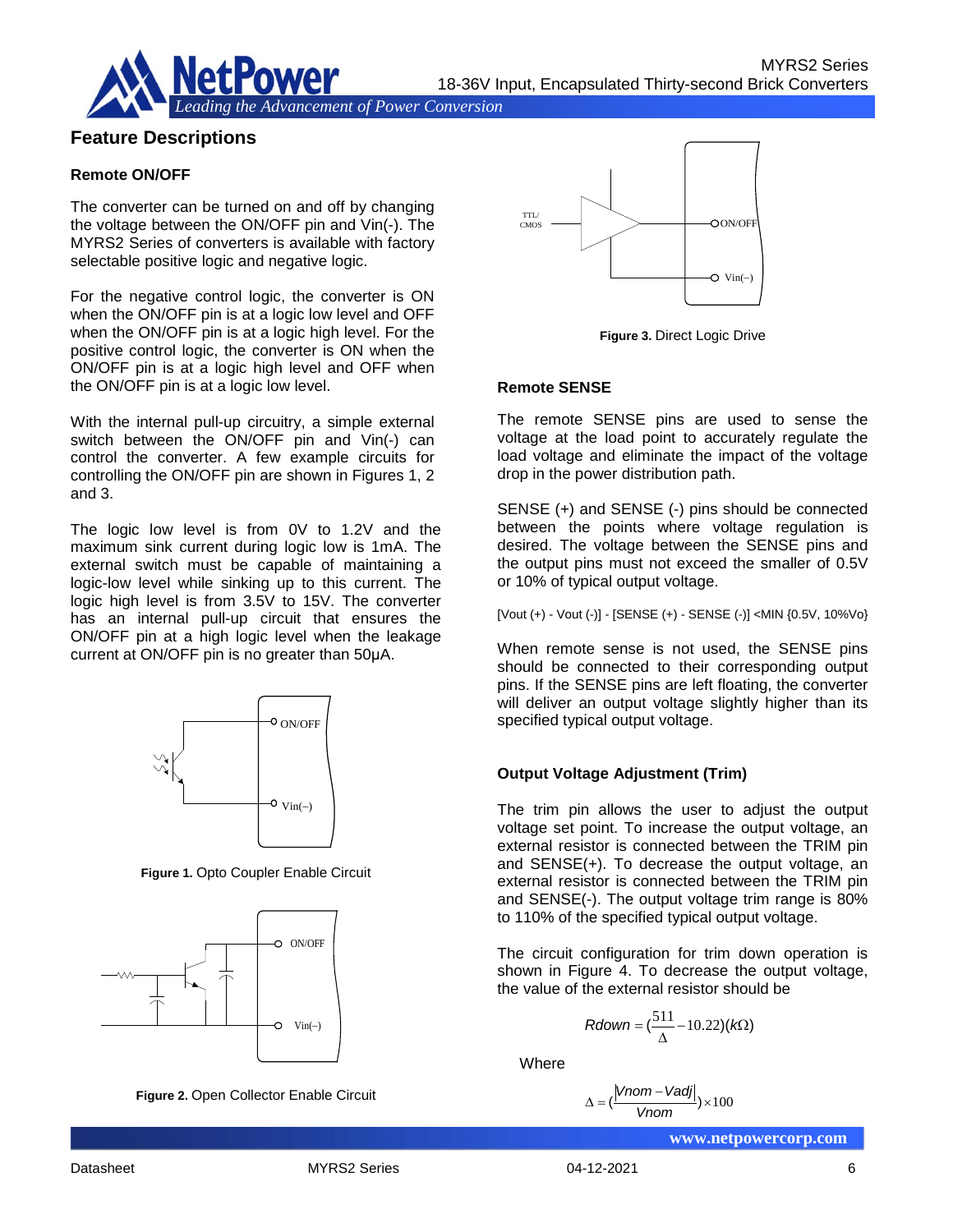

And

V*nom* = Typical Output Voltage V*adj* = Adjusted Output Voltage

The circuit configuration for trim up operation is shown in Figure 5. To increase the output voltage, the value of the resistor should be

$$
Rup = \left(\frac{5.11\text{Vol}(100 + \Delta)}{1.225\Delta} - \frac{511}{\Delta} - 10.22\right)(k\Omega)
$$

**Where** 

V*o* = Typical Output Voltage

As the output voltage at the converter output terminals are higher than the specified typical level when using the trim up and/or remote sense functions, it is important to make sure that the voltage at the output terminals does not exceed the maximum power rating of the converter as given in the specifications table.



**Figure 4.** Circuit to Decrease Output Voltage



**Figure 5.** Circuit to Increase Output Voltage

#### **Input Under-Voltage Lockout**

This feature prevents the converter from starting until the input voltage reaches the turn-on voltage threshold, and keeps the converter running until the input voltage falls below the turn-off voltage threshold. Both turn-on and turn-off voltage thresholds are defined in the Input Specifications table.

#### **Output Over-Current Protection (OCP)**

This converter can be ordered in either latch-off or auto-restart version upon OCP, OVP, and OTP.

With the latch-off version, the converter will latch off when the load current exceeds the limit. The converter can be restarted by toggling the ON/OFF switch or recycling the input voltage.

With the auto-restart version, the converter will operate in a hiccup mode (repeatedly try to restart) until the cause of the over-current condition is cleared.

#### **Output Over-Voltage Protection (OVP)**

With the latch-off version, the converter will latch off when the output voltage exceeds the limit. The converter can be restarted by toggling the ON/OFF switch or recycling the input voltage.

With the auto-restart version, the converter will operate in a hiccup mode (repeatedly try to restart) until the cause of the over-voltage condition is cleared.

#### **Over Temperature Protection (OTP)**

With the latch-off version, the converter will shut down and latch off if an over-temperature condition is detected. The converter has a temperature sensor located at a carefully selected position, which represents the thermal condition of key components of the converter. The thermal shutdown circuit is designed to turn the converter off when the temperature at the sensor reaches 120°C. The module can be restarted by toggling the ON/OFF switch or recycling the input voltage.

With the auto-restart version, the converter will resume operation after the converter cools down.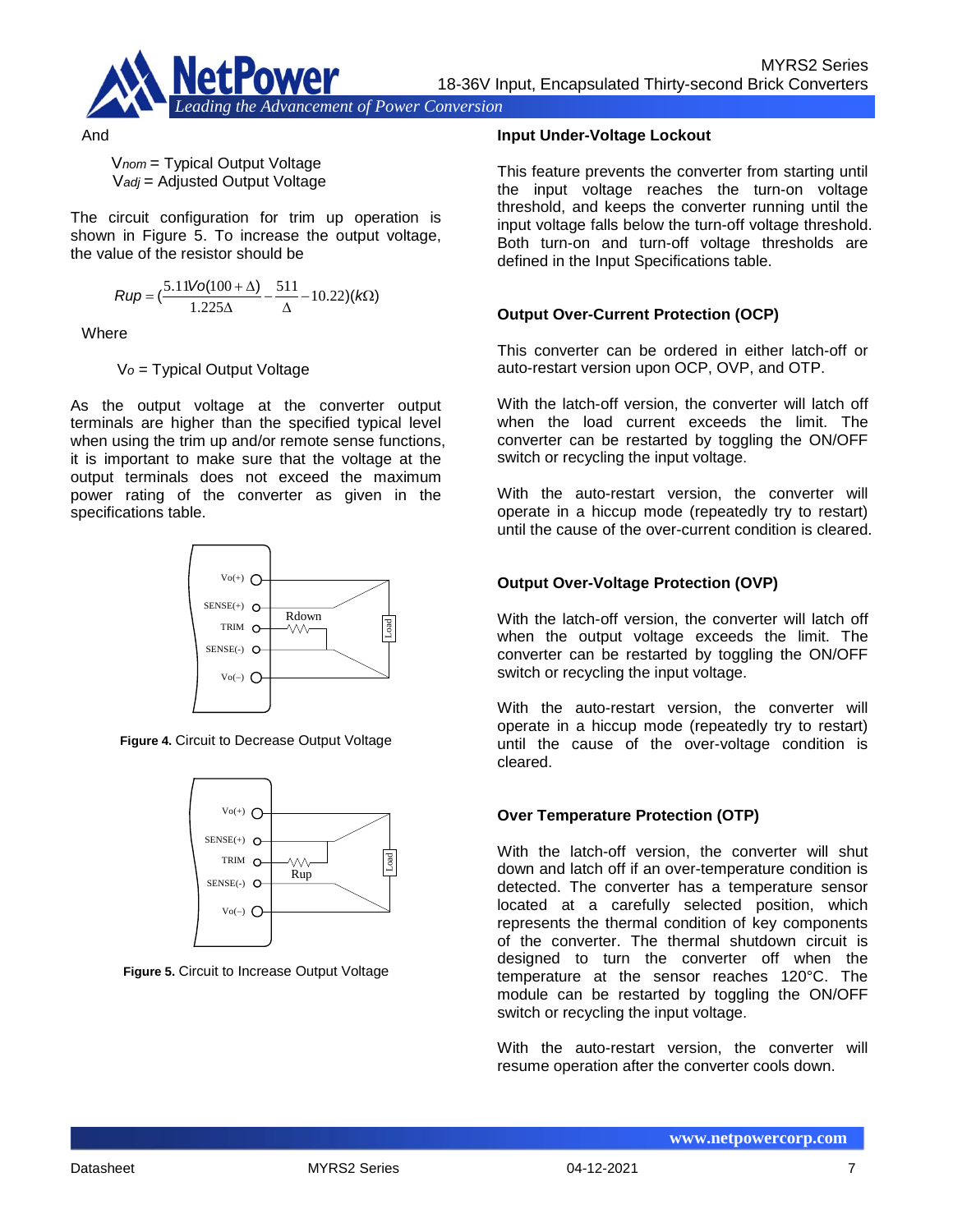

# **Design Considerations**

As with any DC-DC converter, the stability of the MYRS2 converter may be compromised if the source impedance is too high or inductive. It's desirable to keep the input source ac-impedance as low as possible. Although the converters are designed to be stable without adding external input capacitors for typical source impedance, it is recommended to add 100µF low ESR electrolytic capacitors at the input of the converter for each 100W output power, which reduces the potential negative impact of the source impedance on the converter stability. These electrolytic capacitors should have sufficient RMS current rating over the operating temperature range.

The converter is designed to be stable without additional output capacitors. To further reduce the output voltage ripple or improve the transient response, additional output capacitors are often used in applications. When additional output capacitors are used, a combination of ceramic capacitors and tantalum/polymer capacitors shall be used to provide good filtering while assuring the stability of the converter.